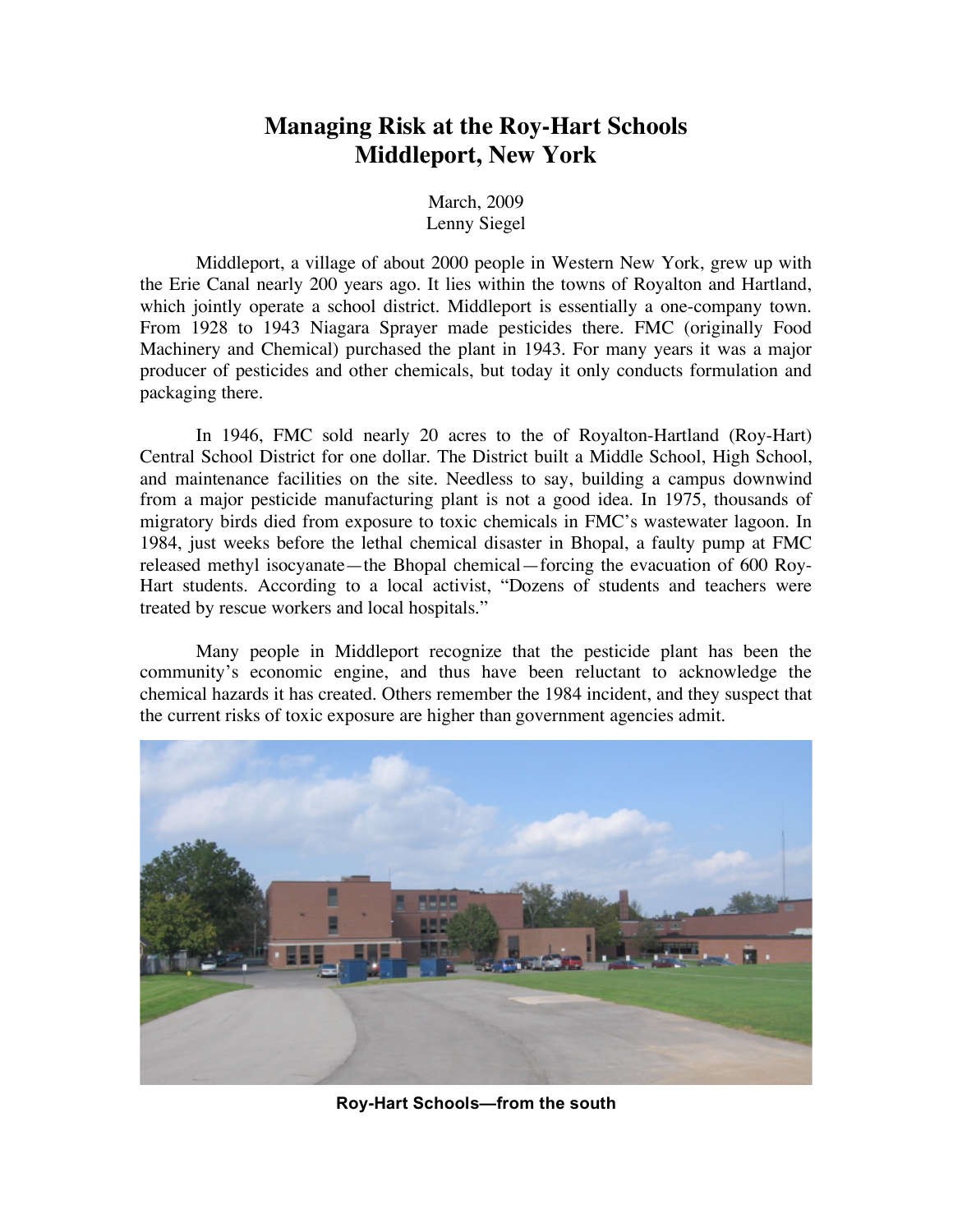In 1999-2000, FMC removed soil with elevated levels of arsenic from the school athletic fields, which lie between the plant and the school building. It stored the contaminated soil on the eastern edge of the plant property, and it applied to establish that area as a permanent disposal site—a Corrective Action Management Unit (CAMU) under the Resource Conservation and Recovery Act. Local activists say this site is too close to the school—just 100 feet from the athletic fields from which the waste was excavated. Approval is pending.

FMC has been pumping and treating trichloroethylene (TCE) from the plant site since 1988. Starting 1994, it created blast-fractured trenches in the bedrock "to enhance the removal of contaminated groundwater and to control its migration" to the north and east. In 2002 FMC concluded that the pumping had "halted the migration to the east, and slowed its migration to the north." In late 2008 New York state regulators expressed confidence, in a phone interview, that the plume was stable.

Groundwater data collected in 2006 showed a single TCE hot-spot, of 37,000 ppb, in the middle of the plant property. Most other monitoring wells came up non-detect, but low levels of TCE were found on the school property. The limited data I have reviewed suggest an indirect pathway with a plume pointed in the direction of the high school.



**Numbers indicate TCE groundwater concentrations in parts per billion Blue is for water in the shallow bedrock; red is for the overburden**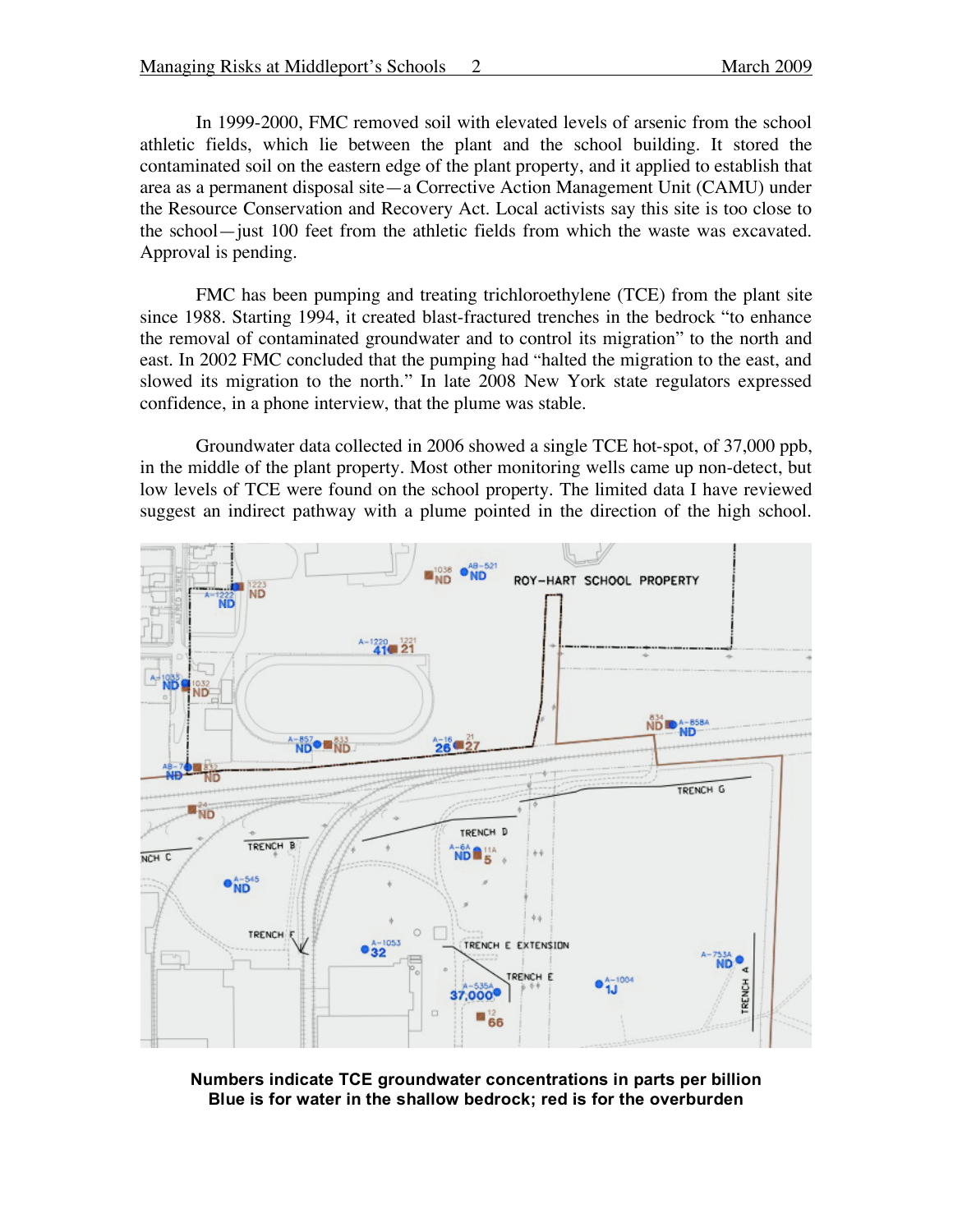In fact, the May 2006 TCE concentration in the shallow bedrock at a new monitoring well north of the athletic fields is nearly 60% greater than the level at the property boundary. More important, there is no monitoring well directly between these wells and the high school building. The distal boundary of the plume has not been identified, so I find the conclusion that migration has slowed, let alone stopped, to be unpersuasive.

## **Vapor Intrusion Investigation**

The regulators were concerned enough about the presence of TCE near the school buildings to order FMC to conduct a vapor intrusion investigation on the campus in 2005- 2006. The report, prepared by Geomatrix Consultants, was published in December 2006. A east-west transect of soil-gas sampling points at 100 feet intervals south of the school buildings found very low levels, all under 5 micrograms per cubic meter  $(\mu g/m^3)$ . (Soil gas concentrations attenuate as vapors enter buildings, so soil-gas levels must be significantly above threshold levels for indoor air to be considered a health risk.)

Low levels of TCE vapors (under 1.0  $\mu$ g/m<sup>3</sup>) were found inside the middle school, but not in the underlying crawlspaces. TCE was found in other crawlspaces at slightly higher levels, but it was not found in the rooms above. From this and other sampling results, FMC concluded, "the low level presence of TCE measured in the indoor air of occupied spaces is not attributable to vapor intrusion from the subsurface."

At the high school, TCE was found at a very low level (.28  $\mu$ g/m<sup>3</sup>) in a boiler room and nowhere else in the building. The subslab soil gas sample at the boiler room registered 97  $\mu$ g/m<sup>3</sup>, and soil gas under a classroom measured 30  $\mu$ g/m<sup>3</sup>. FMC concluded that vapor intrusion was not occurring, and it suggested that historic use of TCE at the school—for boiler cleaning or other purposes—was the likely source of the contamination.

Finally, TCE was not detected in the single subslab sample at the schools' Maintenance Office Building, but it was found in the basement (1.8  $\mu$ g/m<sup>3</sup>) and first floor (.97  $\mu$ g/m<sup>3</sup>), as well as outdoors (1.2  $\mu$ g/m<sup>3</sup>). Due to the subslab non-detect, FMC concluded vapor intrusion was not taking place, and it theorized that historic use of TCE and PCE for bus maintenance might have been responsible for the detections.

With the benefit of 2007 data that I do not have, the regulators agreed with FMC. In June 2007 the state Department of Environmental Conservation and Department of Health issued a fact sheet, stating:

Vapor samples from beneath the school buildings, indoor air within the school buildings and outdoor air samples near the school buildings collected in 2006 and 2007 indicate that **TCE contamination from vapor intrusion was not detected in the school classrooms.**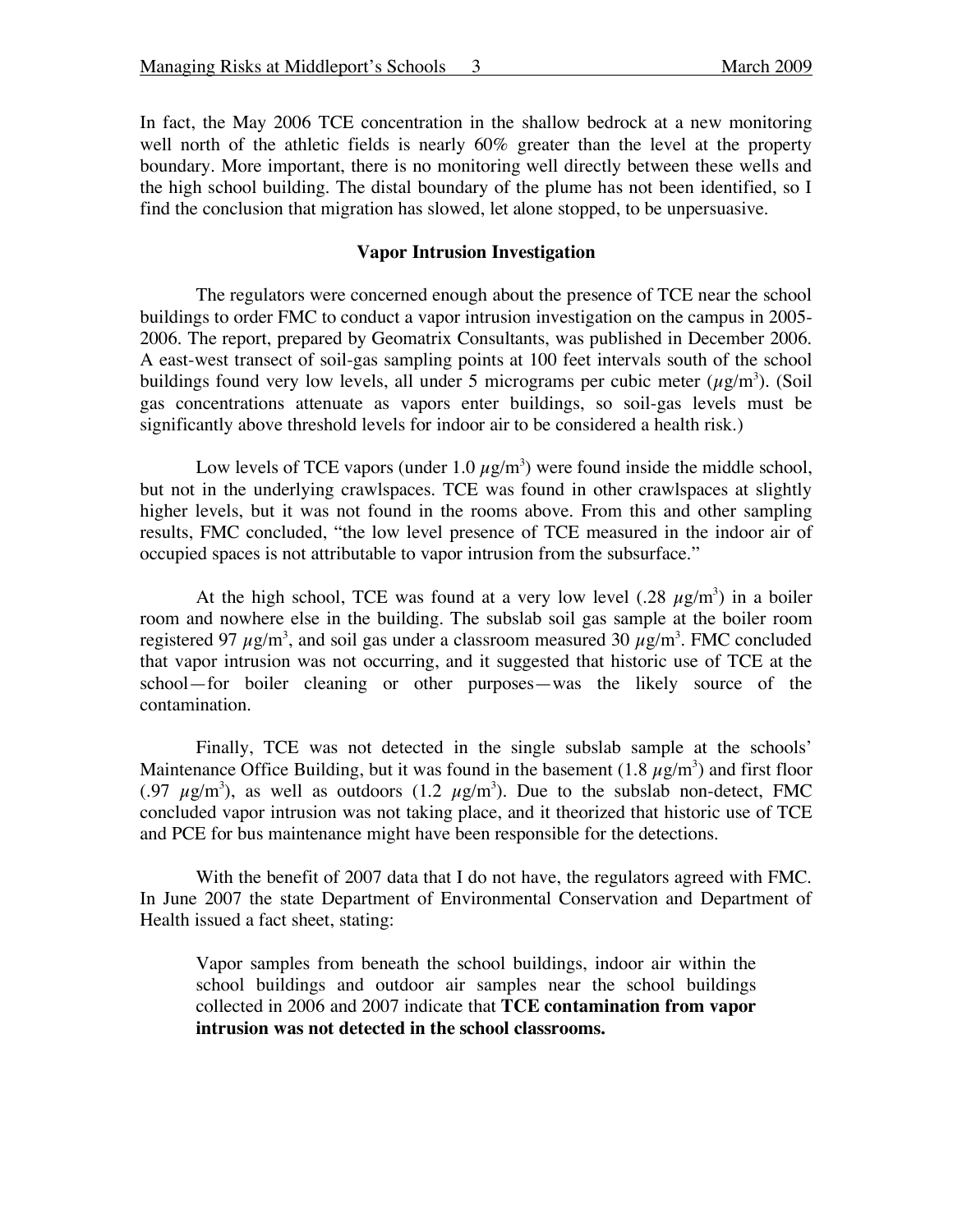

**Looking through the athletic fields at FMC with monitoring wells in the foreground**

They explained further that the schools' positive-pressure HVAC (heating, ventilation, and air conditioning systems) were "minimizing the potential for vapor intrusion into classroom areas."

## **My View**

The available data supports the conclusions reached by FMC and the regulatory agencies. Vapor intrusion is probably not a current source of exposure at this site. It is not clear, however, where the TCE vapor is coming from. If indeed it's from the current or recent use of TCE for boiler-cleaning or other maintenance activities, that practice should be halted. On the other hand, it is possible that turning off the positive pressure system would allow low levels of TCE to rise from beneath the building. This may be true, whether the source is on-site or from FMC's groundwater plume. Finally, with unknown subsurface pathways, the data that I've had a chance to review does not rule out the presence of contamination groundwater near or even under the buildings.

Regulators are faced with a difficult task. On the one hand, they are charged with taking action to protect the schools' occupants. On the other hand, they do no want to scare parents, teachers, and students if there is no cause for alarm. They know that more sampling points would provide a more complete picture of contamination pathways, but it is unreasonable to expect responsible parties to "study a site to death." Furthermore, for twenty years they have ordered the proper long-term solution: cleanup of the source areas on FMC property.